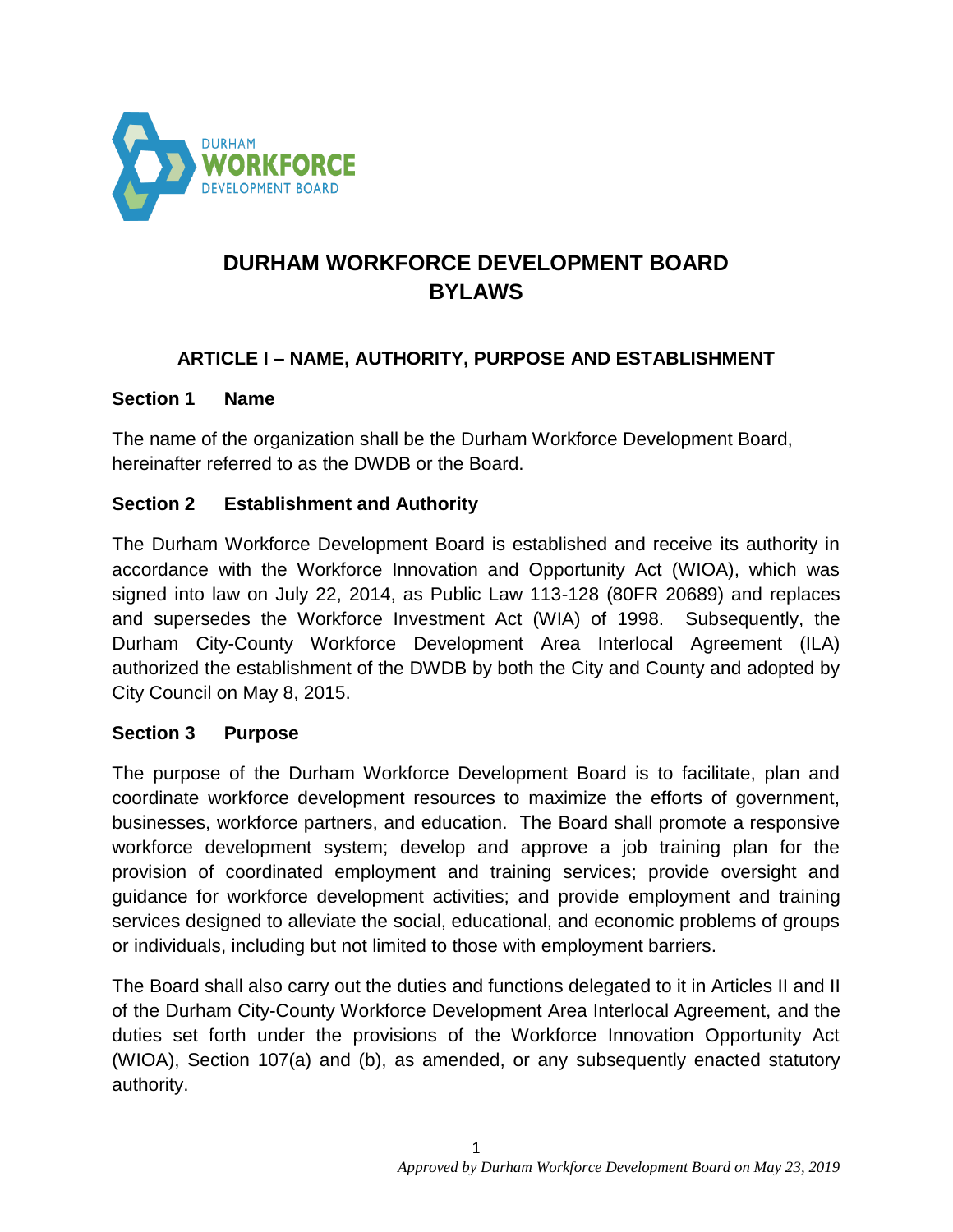The DWDB shall represent a wide variety of individuals, businesses and organizations throughout the local area. The Board serves as a strategic convener to promote and broker effective relationships between Durham City, Durham County and economic, education, and workforce partners. The DWDB shall maintain strategic and strong relationships with business organizations, chambers of commerce, labor and trade associations, education providers, and others as needed or required.

## **ARTICLE II – FUNCTIONS, DUTIES AND OVERSIGHT RESPONSBILITIES**

### **Section 1 Functions and Duties**

The duties and responsibilities of the DWDB shall include, but are not limited to, the following:

- a. Planning and overseeing the delivery of all workforce development programs specified as responsibilities of the Workforce Investment Boards under the WIOA including, but not limited to, engaging employers, and convening, brokering, and leveraging workforce system stakeholders;
- b. Conducting workforce research and labor market information (LMI), developing career pathways, coordinating with education agencies, and promoting proven and promising practices in a range of workforce-related areas;
- c. Planning and overseeing the delivery of all workforce development programs specified as responsibilities of North Carolina's NCWorks Career Center system;
- d. Advising local elected officials, employers, local education agencies, community college, state and local employment and training agencies, and citizens about workforce development policies, programs, and other information;
- e. Serving as a point of contact for businesses, industries, and the public sector to communicate their workforce needs;
- f. Brokering relationships with stakeholders through strategic plan initiatives (e.g., provider collaboratives that address barriers to employment and other issues);
- g. Developing linkages with the Greater Durham Chamber of Commerce and local and regional development efforts to promote cooperation and coordination among public organizations, community organizations, educational institutions, and private businesses;
- h. Developing plans in coordination with appropriate community partners to address the workforce development needs of Durham County and the City of Durham that are responsive to the goals, objectives, and performance standards established by the Governor;
- i. Conducting workforce research and regional labor market analysis as provided in WIOA 20 CFR § 679.370(c)-(1) through (c)-(3). The required regulations are: (a)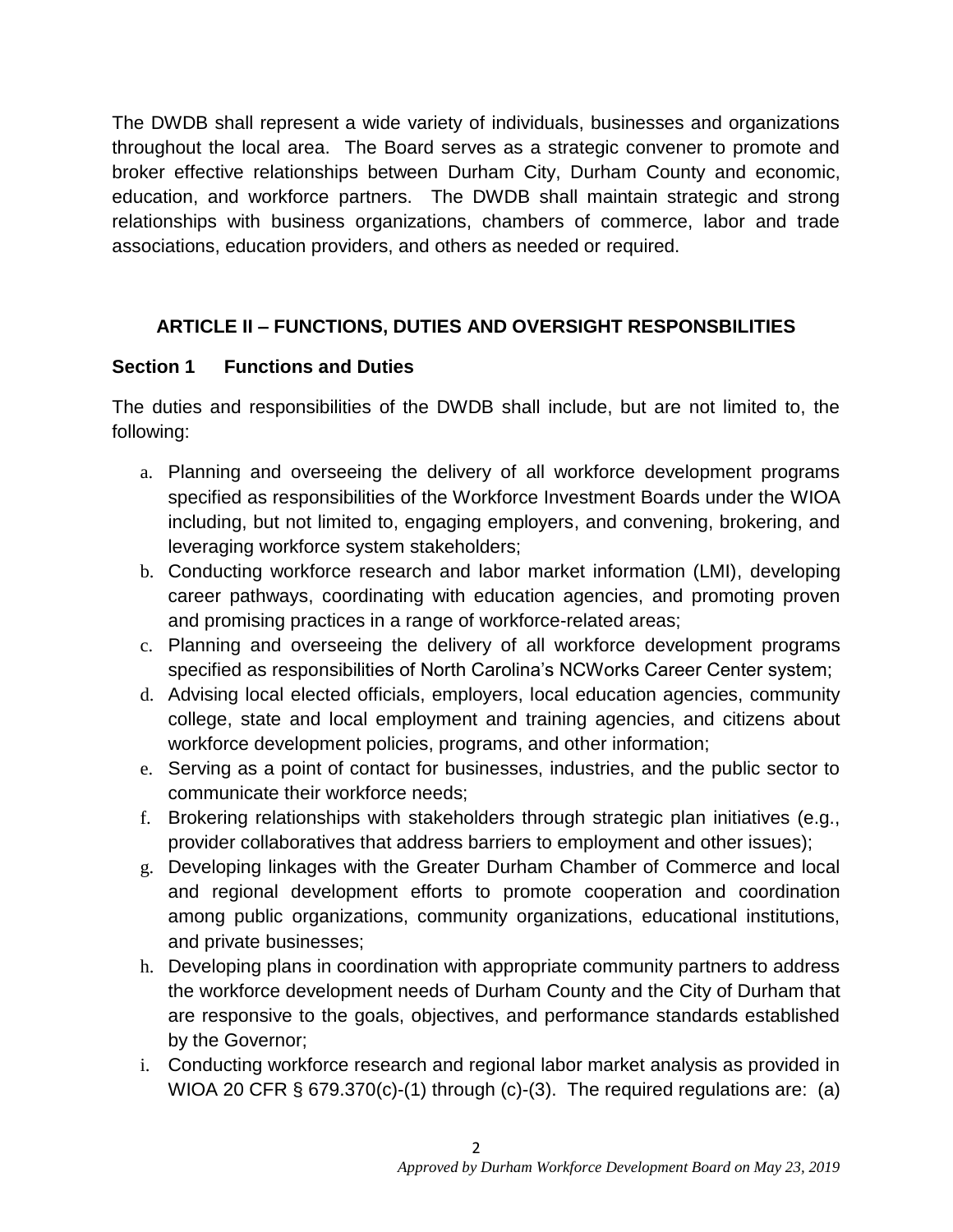analyses and regular updates of economic conditions, needed knowledge and skills, workforce, and workforce development (including education and training) activities to include an analysis of the strengths and weaknesses (including the capacity to provide) of such services to address the identified education and skill needs of the workforce and the employment needs of employers; (b) assistance to the Governor in developing the statewide workforce and labor market information system under the Wagner-Peyser Act for the region; and (c) other research, data collection and analysis related to the workforce needs of the regional economy as the WDB, after receiving input from a wide array of stakeholders, determine to be necessary to carry out its functions.

- j. Leading efforts to engage with a diverse range of employers and other entities in the region in order to: (a) promote business representation on the local board; (b) develop effective linkages with employers in the region; (c) ensure workforce activities meet the needs of employers and support economic growth by enhancing communication, coordination and collaboration among employers, economic development entities and service providers; and (d) develop and implement proven and promising strategies to meet the employment and skill needs of workers and employers (such as the establishment of industry and sector partnerships) that provide the skilled workforce needed by employers in the region and that expand employment and career advancement opportunities for workforce system participants in in-demand industry sectors or occupations;
- k. Collaborating with representatives of secondary and post-secondary education programs to lead efforts to develop and implement career pathways within the local area by aligning the employment, training, education, and supportive services that are needed by adults and youth, particularly individuals with barriers to employment;
- l. Leading efforts in the local area to identify and promote proven and promising strategies and initiatives for meeting the needs of employers, workers and job seekers, and identify and disseminate information on proven and promising practices carried out in other local areas for meeting such needs;
- m. Developing strategies for using technology to maximize the accessibility and effectiveness of the local workforce development system for employers, and workers and job seeker, in accordance with WIOA Section 107(e)(1) through  $(e)(4)$ ; and
- n. Working with the state to ensure there are sufficient numbers and types of providers of career services and training services serving the local area and providing the services in a manner that maximizes consumer choice, as well as providing opportunities that lead to competitive integrated employment for individuals with disabilities, in accordance with WIOA, Section 107(d)(10)E.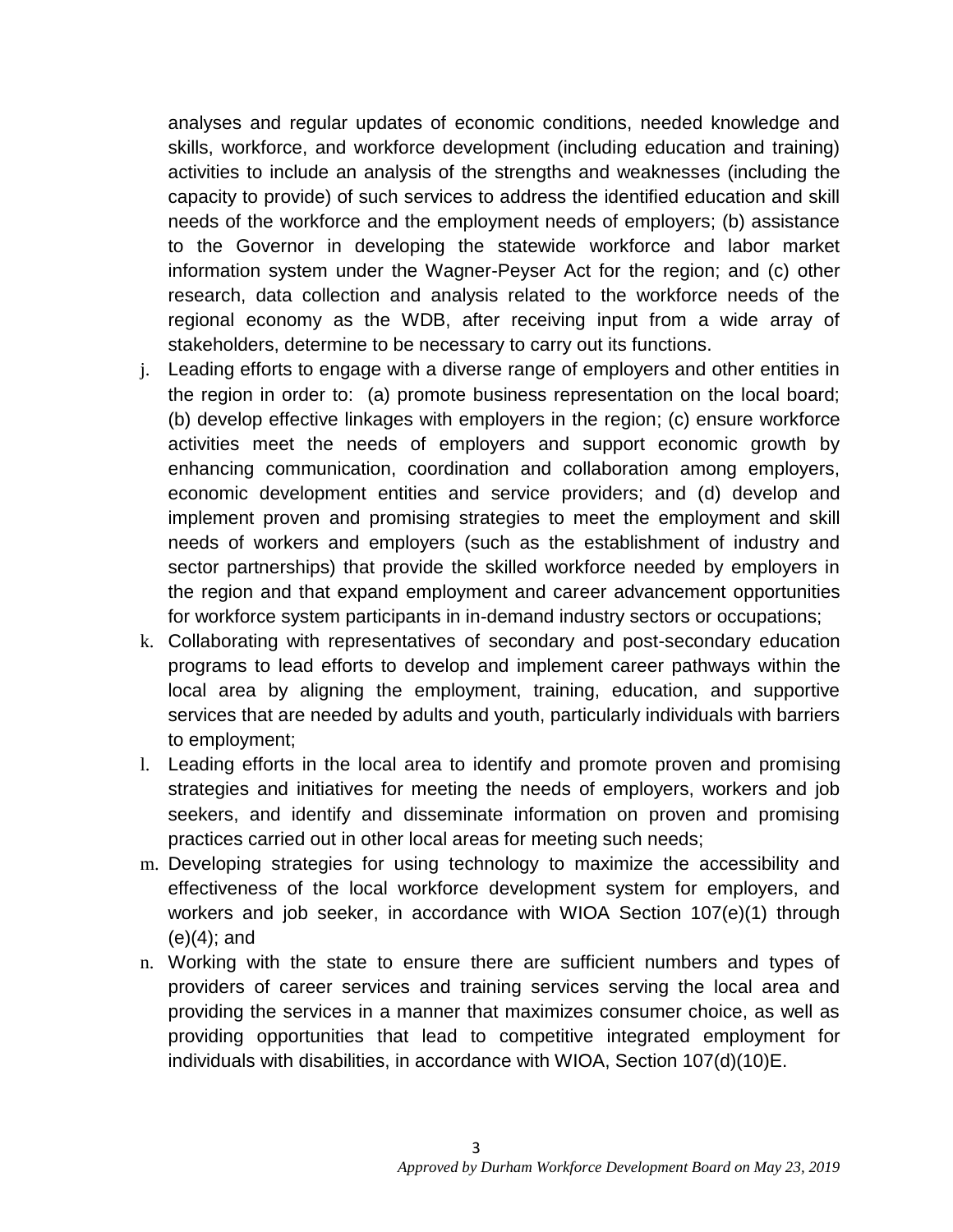### **Section 2 Oversight Responsibilities**

The Board shall serve in the role of planning, providing oversight, guiding/monitoring activities, and evaluating the performance of the services and activities of the NCWorks Career Center. The Board, with private sector and key agency partners represented, shall host and partner with the following programs and/or private entities that are operated at the NCWorks Career Center: WIOA programs; North Carolina Department of Commerce Division of Workforce Solutions; City of Durham Office of Economic and Workforce Development; Division of Vocational Rehabilitation; Durham County Department of Social Services; National Caucus on Black Aged (NCBA); Educational Data Systems, Inc. (EDSI); Eckerd Connects; Veteran Services; Job Corps; Services for the Blind; Durham Technical Community partners; Greater Durham Chamber of Commerce; and Durham Housing Authority.

### **ARTICLE III – MEMBERSHIP**

#### **Section 1 Membership**

All appointments to the Board shall be made by the Durham County Board of Commissioners and the Durham City Council in accordance with the WIOA and the most recent Interlocal Consortium Agreement **AFTER** the process below is followed:

- a. The Chief Elected Officer<sup>1</sup> or his/her agent is notified regarding an original position and/or vacancy, and the position is advertised;
- b. Applications are received, and candidates are interviewed by DWDB members;
- c. Applications are forwarded to the DWDB Executive Committee with DWDB members' recommendations; and
- d. The recommendations are considered by the Executive Committee and no more than one member for a particular vacancy is selected by the Executive Committee to be referred to the appropriate elected body for appointment.

### **Section 2 Composition and Size**

The Board shall consist of a minimum of nineteen (19) members and a maximum of twenty-five (25) members. The Board composition shall meet the requirements stipulated in WIOA:

 $\overline{\phantom{a}}$ <sup>1</sup>Chief Elected Officer or Chief Elected Official is either the Mayor of Durham when referencing city positions on the DWDB or the Chair of the Durham County Board of Commission when referencing county positions on the DWDB.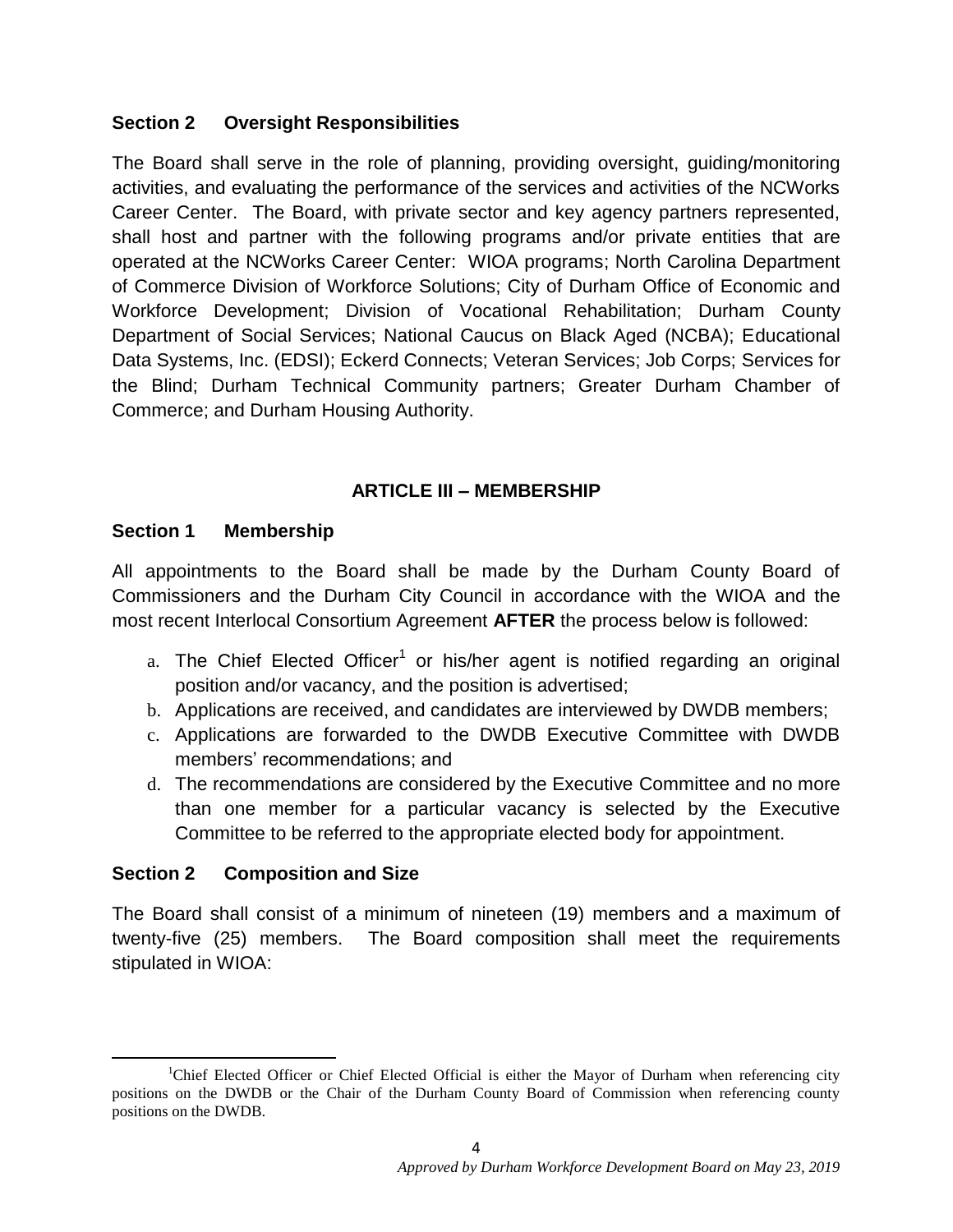### 1. **Business Representatives**

**a. A minimum of 51% who are representatives of business** in the local area and who shall be owners, chief operating officers, chief executive officers of other individuals **with optimum policy making or hiring authority; and whose businesses provide employment opportunities in in-demand industry sectors or occupations**. In accordance to WIOA Section 23, a minimum of two business representatives shall represent a small business.

## **2. Workforce**

At least 20% of the total board shall be workforce representatives to include:

- a. A minimum of two (2) representatives of organized labor or other representatives of employees where such organizations exist in the local area;
- b. A representative of a joint labor-management or union-affiliated registered apprenticeship, if those programs exist, or a representative of a registered apprenticeship program, if one exists in the local area;
- c. Maybe one or more community-based organizations qualifying for §679.320(c)3; and
- d. Maybe representatives of organizations with experience and expertise in addressing services to eligible youth per §679.320(c) 3.

## **3. Education and Training**

At least 1 representative from each of the following education and training entities:

- a. At least one (1) representative of providers of adult education and literacy pursuant to §679.320(d) (1).
- b. At least one (1) representative from institutions of higher education providing workforce activities pursuant to §679.320(d) (2).

## **4. Government, Economic and Community Development**

At least 1 representative from each of the following entities:

- a. At least one (1) representative each from: (a) economic and community development entities; (b) State Employment Service (Wagner-Peyser Act); and (c) programs under Title I of the Rehabilitation Act of 1973 other than Section 112 on Part C of that title.
- b. The memberships of the Workforce Development Board may include other representatives per §679.320 (e) (1) through (e) (4).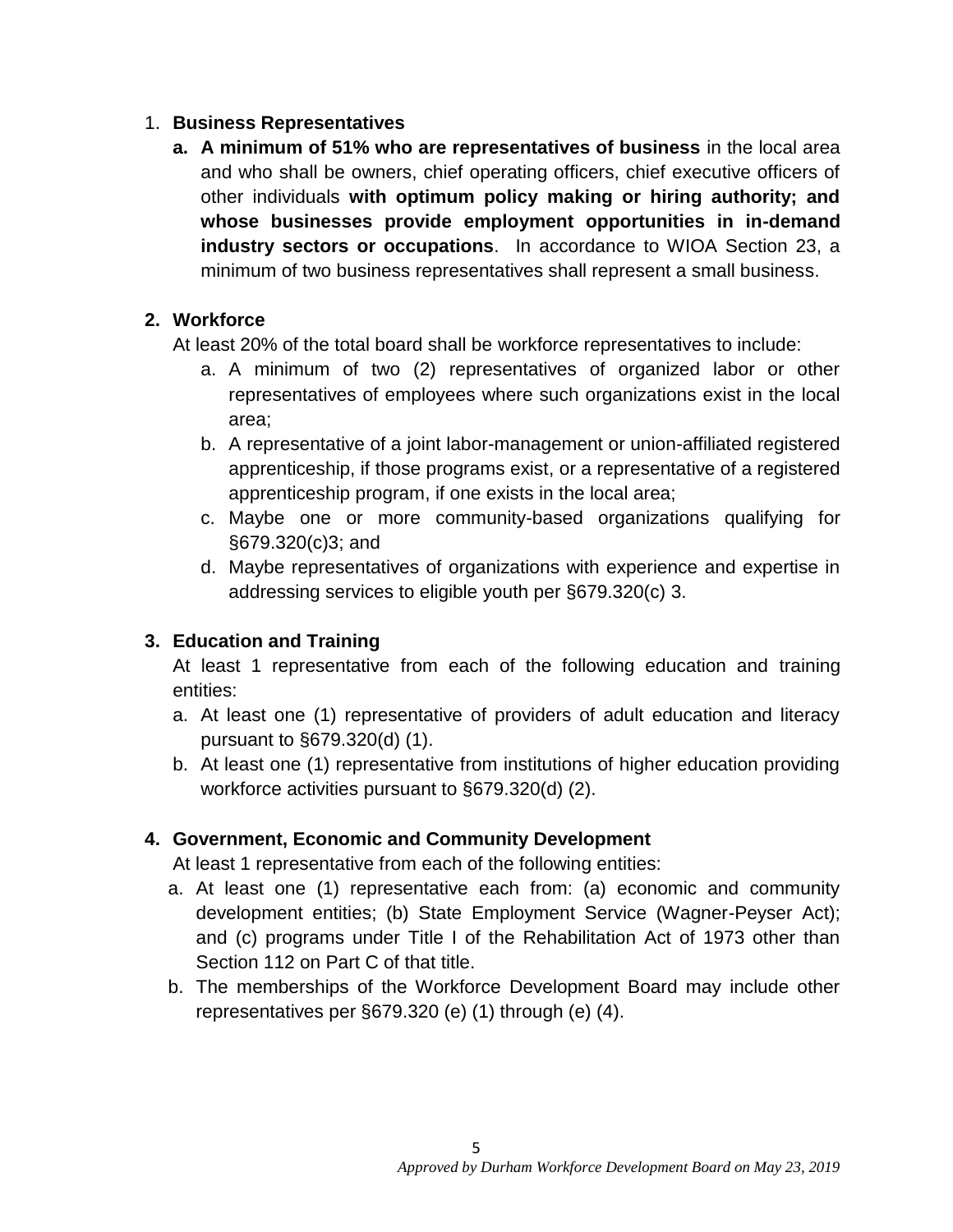### **5. Additional Members**

The Board may include such other individuals or representatives of entities as the Chief Elected Official may determine to be appropriate. If additional members are included, requirements regarding minimum percentages for representation of the business and workforce categories still apply and must be met.

All representatives will have optimum policy-making authority within the entities they represent. Nominations will be from designated organizations in accordance with §679.320 (g) (1) through (3).

### **Section 3 Terms of Appointment**

- a. Members of the Board shall serve for a term of four (4) years that will be staggered to ensure that the terms of only a portion of the total membership will expire in any given year.
- b. Terms of appointment shall begin July 1 and end June 30.

## **Section 4 Attendance, Removal and Termination**

- a. Members who fail to attend three consecutive Board meetings, during any 12 month period (beginning July 1-ending June 30) of each year, without good cause, as determined by the Chairperson, shall be deemed to have resigned.
- b. Exceptions to the attendance requirements shall be made at the discretion of the Chairperson.
- c. Should a Board member cease to represent the category to which he/she was appointed to fill on the Board through change in status, said Board member can be removed and replaced pursuant to Article III, Section 1.
- d. A Board member may be removed by the Chairperson if he/she becomes unable to perform his/her duties.

## **Section 5 Resignation**

- a. When members deem it necessary to resign from their appointment to the Board, they shall tender their written resignation to the Chief Elected Official with copies to the Chair of the Board and to the Executive Director of the Office of Economic and Workforce Development (OEWD).
- b. The Chief Elected Official shall follow Article III, Section I, to replace the member who will serve for the remainder of the unexpired term.
- c. If the DWDB Chair resigns, the First Vice-Chair shall serve as Acting Chair until a new Chair is elected by the Board.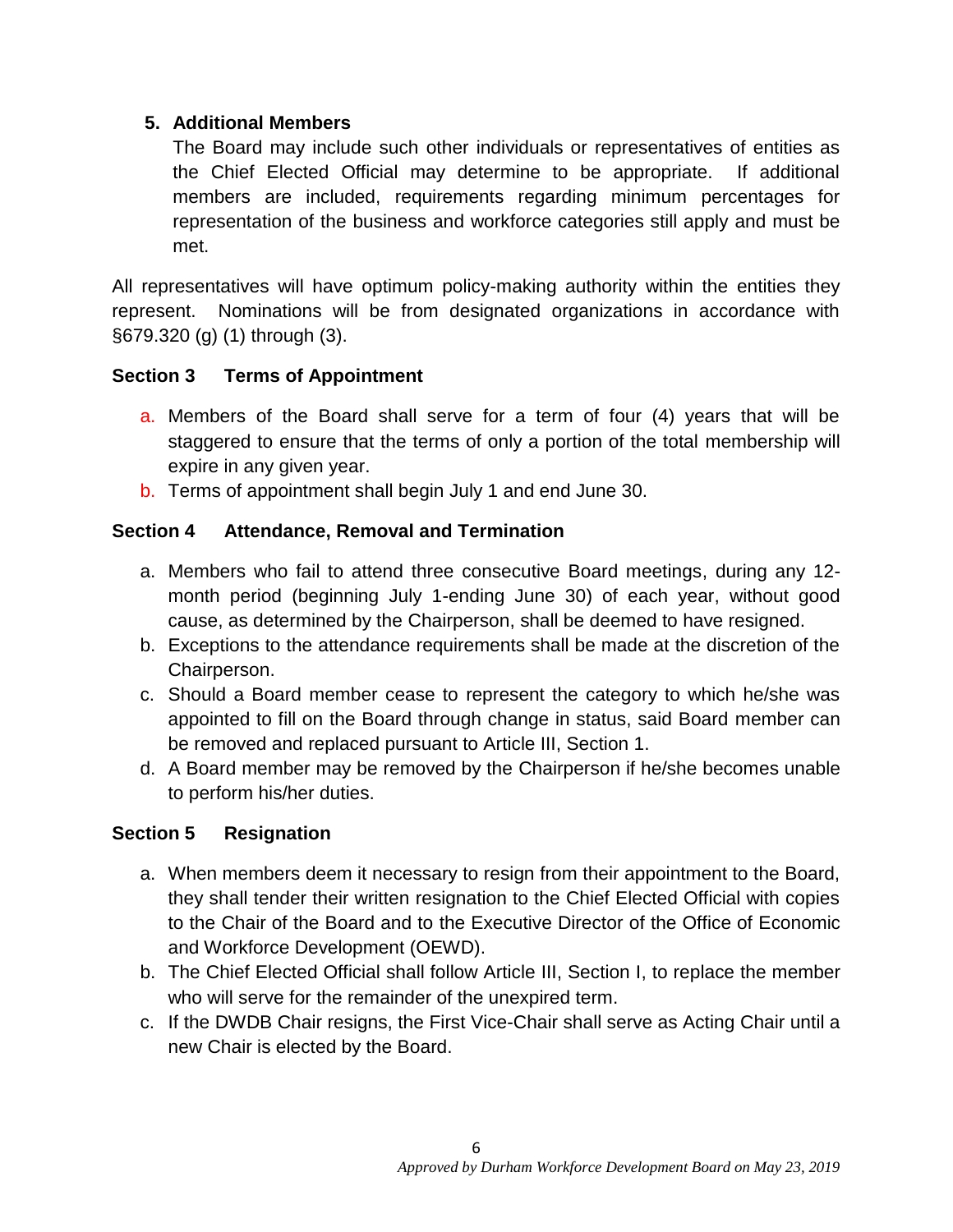## **Section 6 Voting by Proxy**

- a. Proxy voting shall be permitted at any meeting in the event the member is absent and has given written consent that their proxy may vote in their place.
- b. The Chairperson, Vice Chairperson, or other designate presiding over the meeting is to be given prior notification of the proxy before calling the meeting to order.
- c. The attendance of members by written proxy shall be announced immediately following the call to order.

### **Section 7 Vacancy**

- a. In the event of a vacancy, the Board shall notify the appropriate (Durham City or County) Chief Elected Officer in writing as soon as possible.
- b. Vacancies on the Board shall then be filled in the same manner as outlined in Article III, Section 1.
- c. Members appointed to fill a vacancy may assume the term of the position vacated and may reapply once the term has ended.

### **Section 8 Reappointment**

a. Members who desire to be reappointed may be considered for appointment if the members' term limit has not expired. The member would then need to reapply for his or her position on the Board pursuant to Article III, Section 1.

### **Section 9 Compensation**

- a. Members of the Board shall not receive compensation for their services but may be reimbursed actual and reasonably necessary expenses directly related to the course of the activities of the Board and subject to the availability of funds held in DWDB's account.
- b. The Chair of the Board must approve meetings of committees of the Board where expenses will be incurred before such a meeting is held.
- c. Nothing herein shall be construed to prevent members of the Board from receiving regular or special compensation from their respective employers, subject to the provisions of these Bylaws.

## **ARTICLE IV – OFFICERS**

### **Section 1 Officers**

a. The Officers of the Board shall be a Chairperson, a First Vice-Chairperson, a Second Vice-Chairperson, a Secretary, and a Treasurer.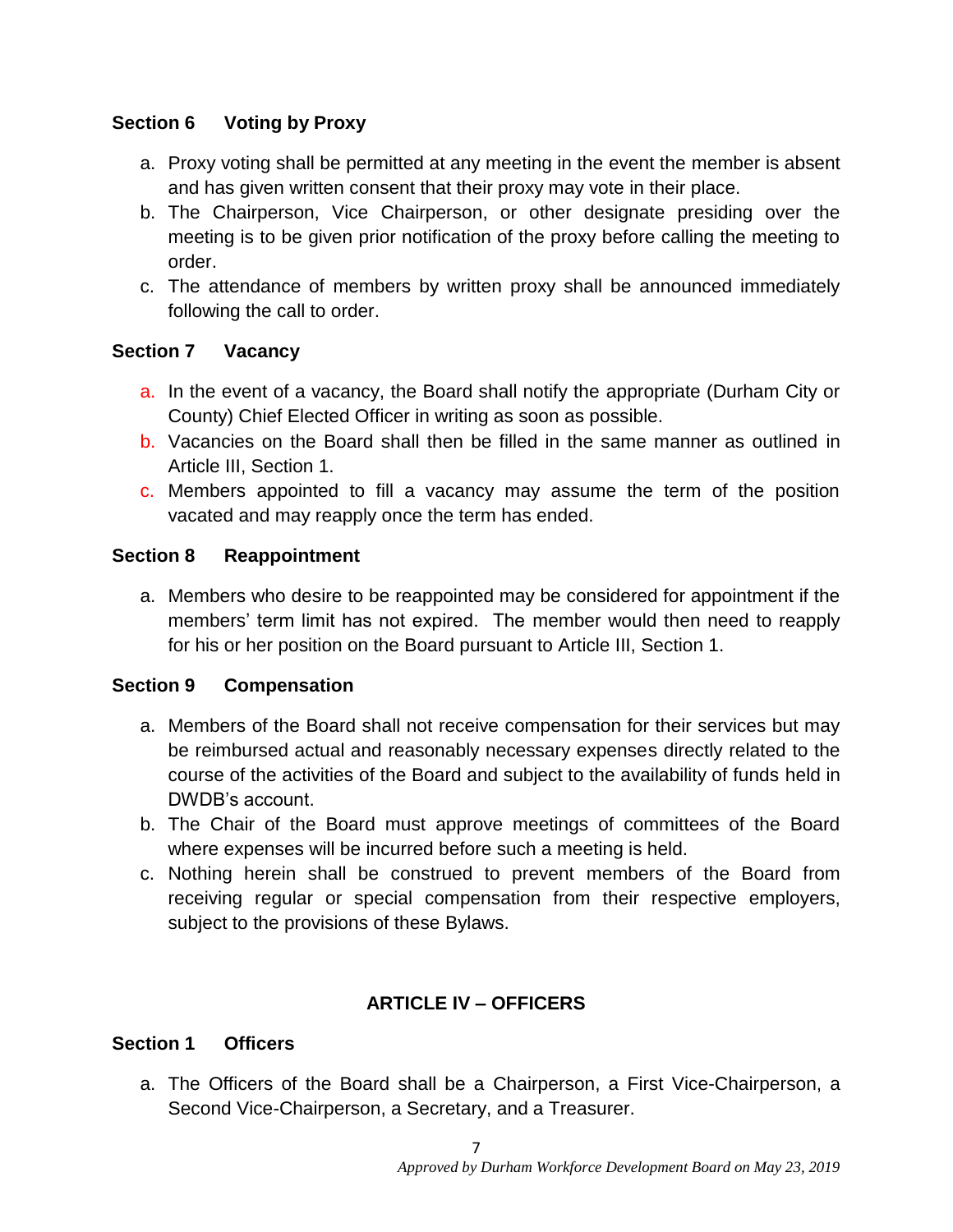- b. The Secretary and Treasurer may be the same person.
- c. Any additional officers of the Board must be created by an amendment of these Bylaws.

### **Section 2 Election**

- a. The Officers shall be elected biennially by ballot in May or before the July meeting by the majority of the membership to serve for a term of two (2) years.
- b. Their term of office shall begin at the July meeting following the election except for the initial election of officers where their term will begin at the instant the Chair declares each officer elected.
- c. Officers are eligible to be re-elected.

### **Section 3 Chair**

- a. The DWDB shall elect a Chair who is a representative from business as defined in WIOA Section 107(b) (2) (A).
- b. The Chairperson shall preside at all Board meetings, serve as Chair of the Executive Committee, advise the officers of the DWDB on matters of general policy, and appoint Chairs and members of all standing committees as deemed necessary for the Board to meet its functions as described in Article II, Section 1.
- c. The Chairperson shall represent the Board and has the authority to speak on its behalf at public meetings and functions.
- d. The Chairperson shall have the authority to and shall perform such other duties and functions as may be required by the DWDB, its Bylaws, and applicable state and federal statutes and regulations.
- e. The Chairperson also has the authority to execute any document that may be lawfully executed on behalf of the Board.

### **Section 4 First Vice-Chairperson**

- a. The DWDB shall elect a First Vice-Chairperson who is a representative from business as defined in WIOA Section 107(b) (2) (A).
- b. At the request of, or in the absence of the Chair, the First Vice-Chair shall perform the duties of the Chair.
- c. The First Vice-Chair shall have the authority to and shall perform such other duties and functions as may be required by the DWDB, its Bylaws and applicable state and federal statutes and regulations.
- d. The First Vice-Chairperson may also perform duties assigned to him or her by the Chairperson.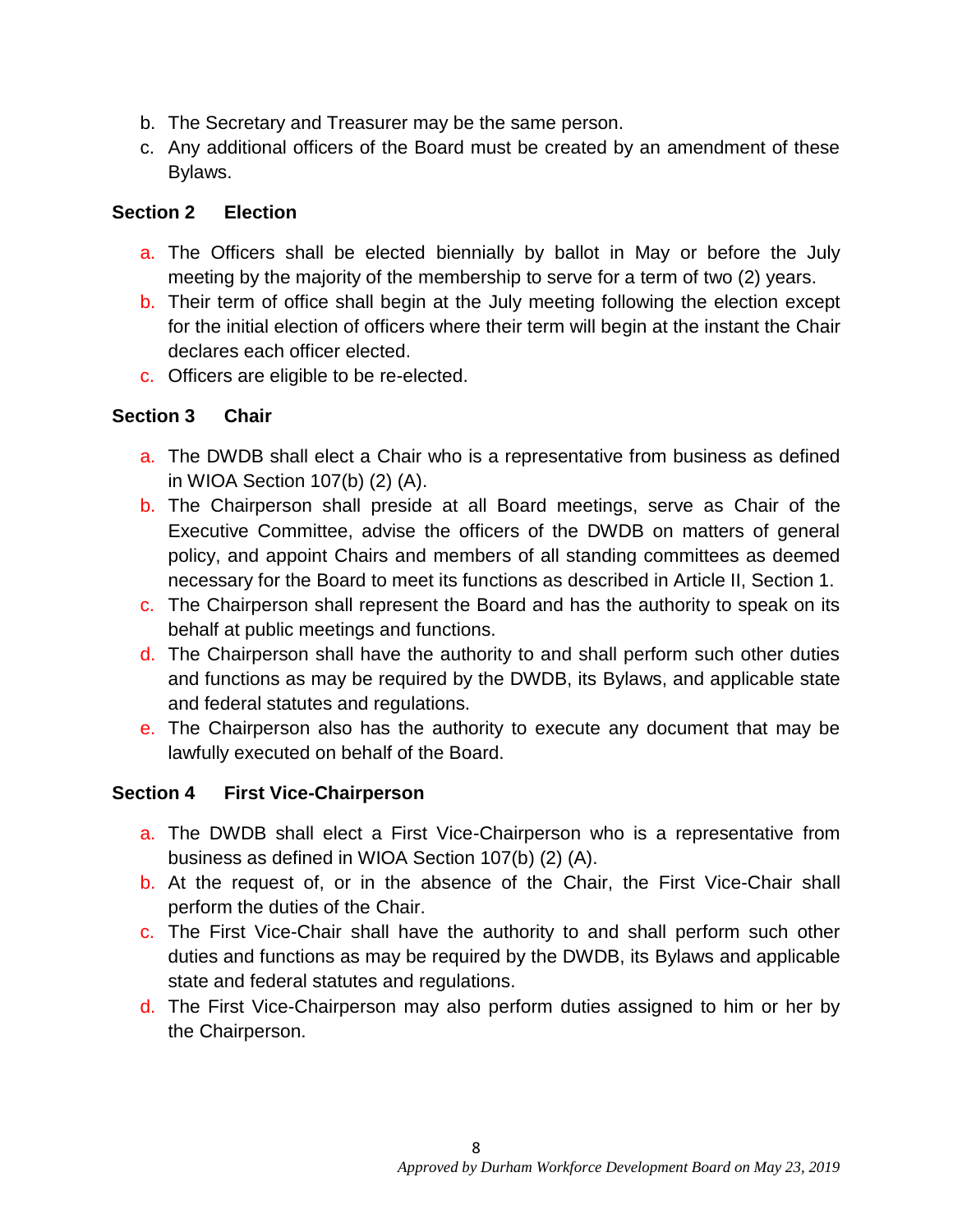### **Section 5 Second Vice-Chairperson**

- a. The DWDB shall elect a Second Vice-Chairperson from among the membership.
- b. In the absence or disability of the Chairperson and First Vice-Chairperson, the Second Vice-Chairperson shall perform the duties of the Chair and First Vice-Chairperson.
- c. The Second Vice-Chair shall have the authority to and shall perform such other duties and functions as may be required by the DWDB, its Bylaws and applicable state and federal statutes and regulations.
- d. The Second Vice-Chairperson may also perform duties assigned to him or her by the Chairperson.

#### **Section 6 Secretary**

- a. The DWDB shall elect a Secretary from among the membership.
- b. The Secretary may also serve as Treasurer.
- c. The Secretary shall monitor the recording of the proceedings of the board meetings and document conflict of interest.

#### **Section 7 Treasurer**

- a. The DWDB shall elect a Treasurer, if applicable, from among the membership.
- b. The Treasurer shall monitor the controls, receipt and custody of all assets of the Board. He or she shall monitor the disbursements as authorized by the Executive Committee, report the receipt, use and disbursements of all assets to the Board, and shall exercise the powers and perform such duties usually incidental to the office of the Treasurer.

#### **Section 8 Absence of Officers**

a. In the event all officers are absent from a meeting, the Chairperson shall designate a member of the Board who shall preside only at that meeting.

#### **Section 9 Vacancy of Officers**

a. In the event of any vacancies of such officers, the Board shall elect new officers at the next meeting of the Board to fill the vacancy for the remainder of the term.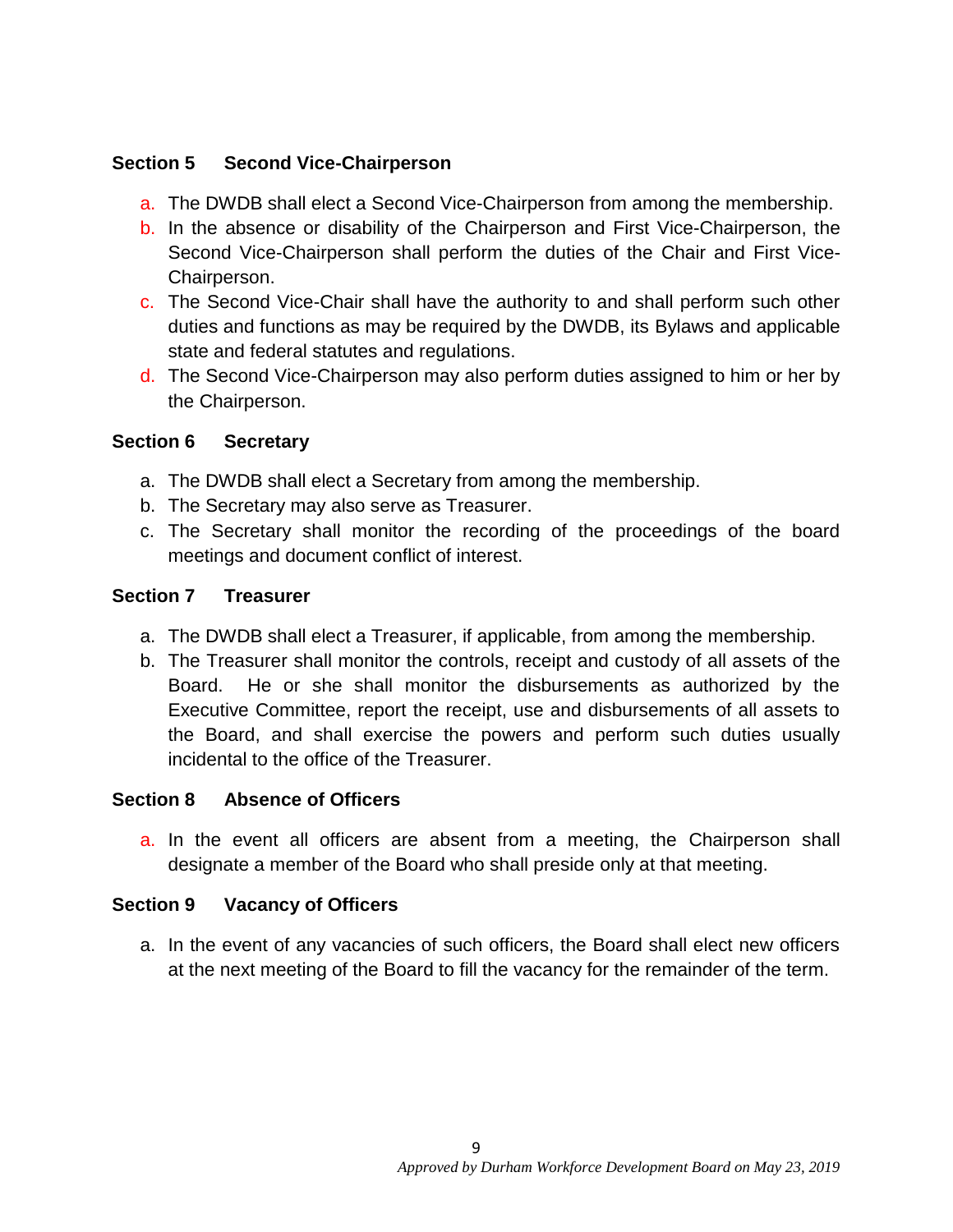## **ARTICLE V – EXECUTIVE COMMITTEES, STANDING COMMITTEES AND SPECIAL COMMITTEES**

### **Section 1 Creation of Committees**

- a. Pursuant to WIOA Section 107(b) (4), DWDB may create standing committees to assist the Board in carrying out its responsibilities.
- b. The standing committees of the Board shall be the Executive Committee, the Youth Council, NCWorks Career Center, Business Services, and Marketing and Communications.
- c. The DWDB may create special committees, adhoc committees, task forces, or similarly designated groups as deemed necessary or desirable.
- d. All DWDB Committees must comply with these Bylaws.
- e. The Chairperson shall appoint, from among Board members, committee Chairpersons, Vice Chairpersons, and committee members as needed or as required by WIOA Section 107.
- f. Committees shall consist of Board members and community partners responsible for the implementation of the Board priorities and strategies.

#### **Section 2 Description and Duties of the Executive Committee**

a. The DWDB Executive Committee shall include the following: (a) Chair of the DWDB; (b) First-Vice-Chair of the DWDB; (c) Second Vice-Chair of the DWDB; (d) Secretary of the DWDB; (e) Treasurer of the DWDB; and (f) Chairperson of each standing committee of the DWDB.

At least 51% of the members of the Executive Committee shall be representatives of the private sector.

Members of the Executive Committee collaborate with other committees to undertake initiatives to leverage other resources, financial and otherwise, in support of DWDB's workforce development activities.

The Executive Committee also acts as a catalyst for systemic reform to improve the provision and coordination of workforce development activities and services.

The Executive Committee also ensures continuous improvement of the DWDB, actively coordinates with elected officials, such as the Mayor and City Council, resolves inter-committee issues/opportunities, and establishes adhoc and task force committees as needed.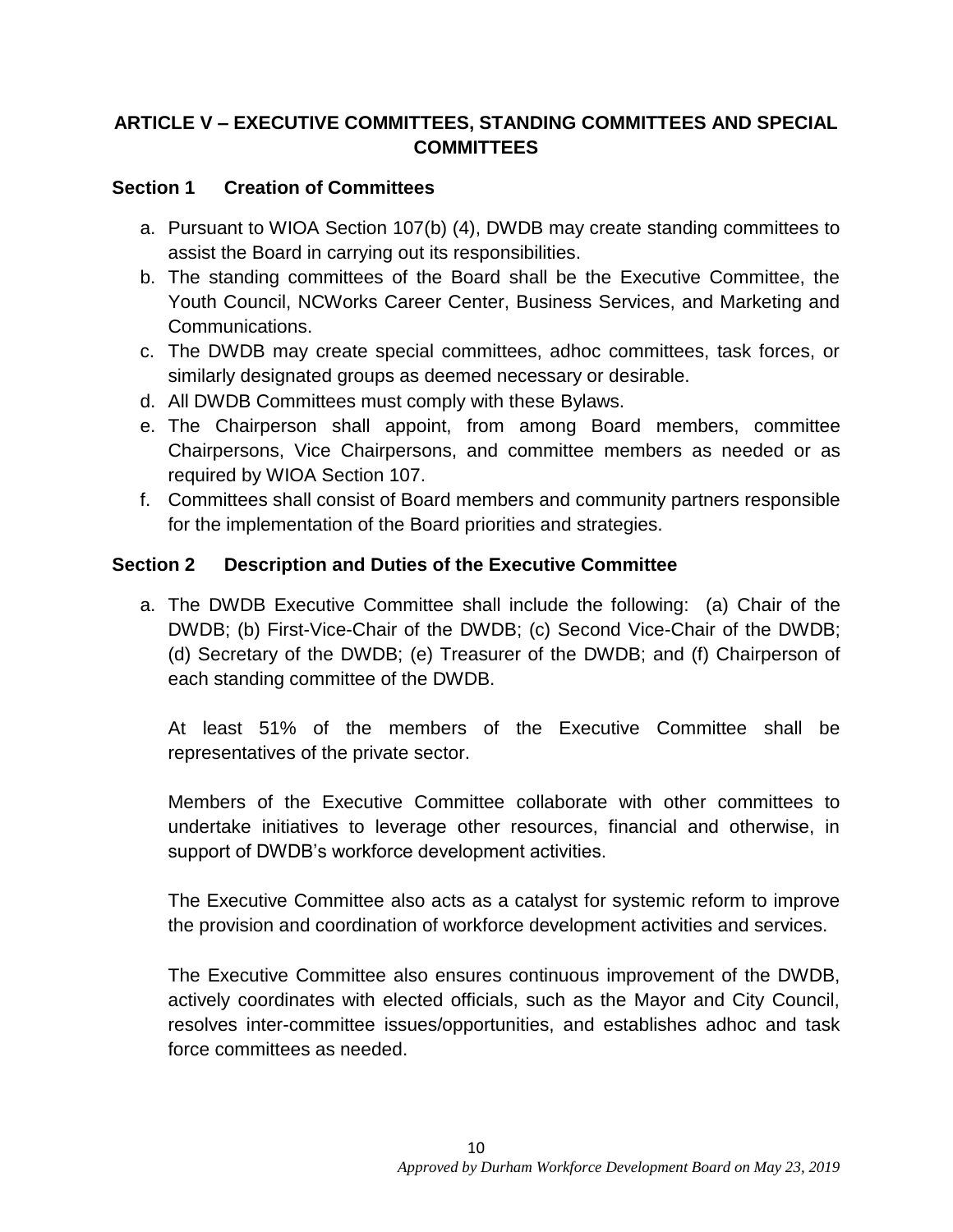The duties of the Executive Committee shall include the following:

- a. Making recommendations to the Board on policies necessary to address the workforce issues in the Workforce Development Area;
- b. Identifying potential nominees on an ongoing basis for board vacancies;
- c. Acting upon matters between the meetings of the full DWDB;
- d. Exercising all powers and duties of the Board, except amendment of these Bylaws. The Executive Committee shall not act in conflict with actions or policies of the Board or the Chief Elected Officer of the DWDB, and the Executive Committee shall only take actions that are time sensitive and cannot wait for a decision by the full DWDB. Reports of action taken by the Executive Committee shall be distributed to Board members at its next regular meeting;
- e. Assisting the Board Chair and Office of Economic and Workforce Development Executive Director with setting the Board meeting agenda;
- f. Providing direction on applicable policy; and
- g. Reviewing reports, recommendations, etc. from internal or external monitoring and inform and/or make recommendations to the Board on any corrective action.

## **Section 3 Description and Duties of the Youth Council Committee**

The Youth Council Committee shall include members and non-members of the Board with special interest or expertise in youth workforce development policy, including those with disabilities, youth activities, youth service agencies, including juvenile justice and local law enforcement agencies, and agencies serving the underserved and vulnerable populations, public housing authorities, and other appropriate agencies.

Members of this Committee shall work with the DWDB in developing, planning, implementing, and providing oversight to youth training, education, and career/workforce development programs and activities.

Programs and activities, including the Youth Work Internship Program, shall be designed to benefit eligible youth between the ages of 14 and 24, to ensure that 80% of WIOA funds are used to support out-of-school youth. The Youth Council Committee shall meet at minimum once every two months.

The Chairperson of the Youth Council Committee shall be elected from among the members of the Board. Additionally, members of this committee who are not members of the DWDB shall be voting members of the committee but shall not be voting member of the DWDB.

The Youth Committee duties shall include, but not be limited to, the following: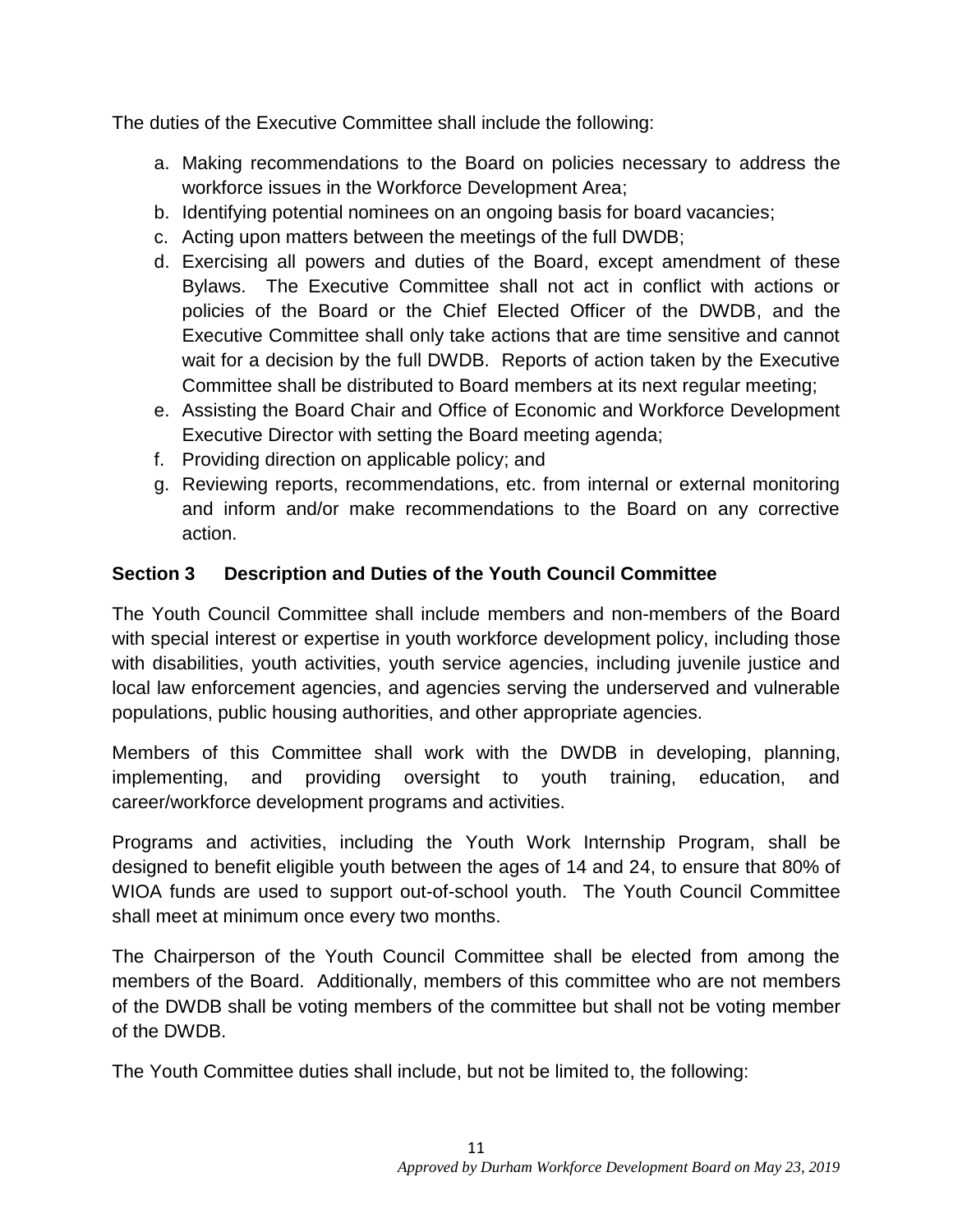- a. Coordinating youth activities in the local area as authorized under WIOA Section  $129$  (c):
- b. Recommending eligible providers of youth activities to be awarded grants or contracts on a competitive basis by the Board to carry out youth activities per WIOA, Section 122;
- c. Conducting performance oversight with respect to the eligible providers of youth activities, in the local area per WIOA, Section 116 (b)(2)(A)(ii);
- d. Facilitating collaboration for youth advocacy;
- e. Evaluating outcomes for DWDB youth programs;
- f. Developing the portion of the Board's strategic plan pertaining to youth; and
- g. Monitoring and effectively managing the Youth Council Committee's annual operating budget to ensure that members remain in compliance with all policies governing financial transactions, thereby reducing the risk of fraud or misappropriation of DWDB funds.

### **Section 4 Description and Duties of the NCWorks Career Center Committee**

The NCWorks Career Center Committee shall include members and non-members of the Board with special interest or expertise in workforce development concepts and processes and the ability to establish and maintain strong working relationships with employers, workforce partners and community organizations. Members of this Committee shall work with the DWDB in developing, planning, implementing, and providing oversight of job training, job searches, skills building, and career discovery. The NCWorks Career Center Committee shall meet at minimum once every two months.

The Chairperson of the NCWorks Career Center Committee shall be elected from among the members of the Board. Additionally, members of this committee who are not members of the DWDB shall be voting members of the committee but shall not be voting members of the DWDB.

The NCWorks Career Center Committee duties shall include, but not be limited to, the following:

- a. Providing oversight of the NCWorks Career Center and serve in an advisory capacity to ensure that the Center is connecting businesses and employees through career planning, training, and placement services;
- b. Ensuring all programs and operations support the Local Area mission and are operated in accordance with the Durham Workforce Development Board (DWDB) policies, funding agency guidelines, and all laws and regulations;
- c. Developing and maintain on-going positive relationships within the area/region as well as with various public, private and non-profit agencies;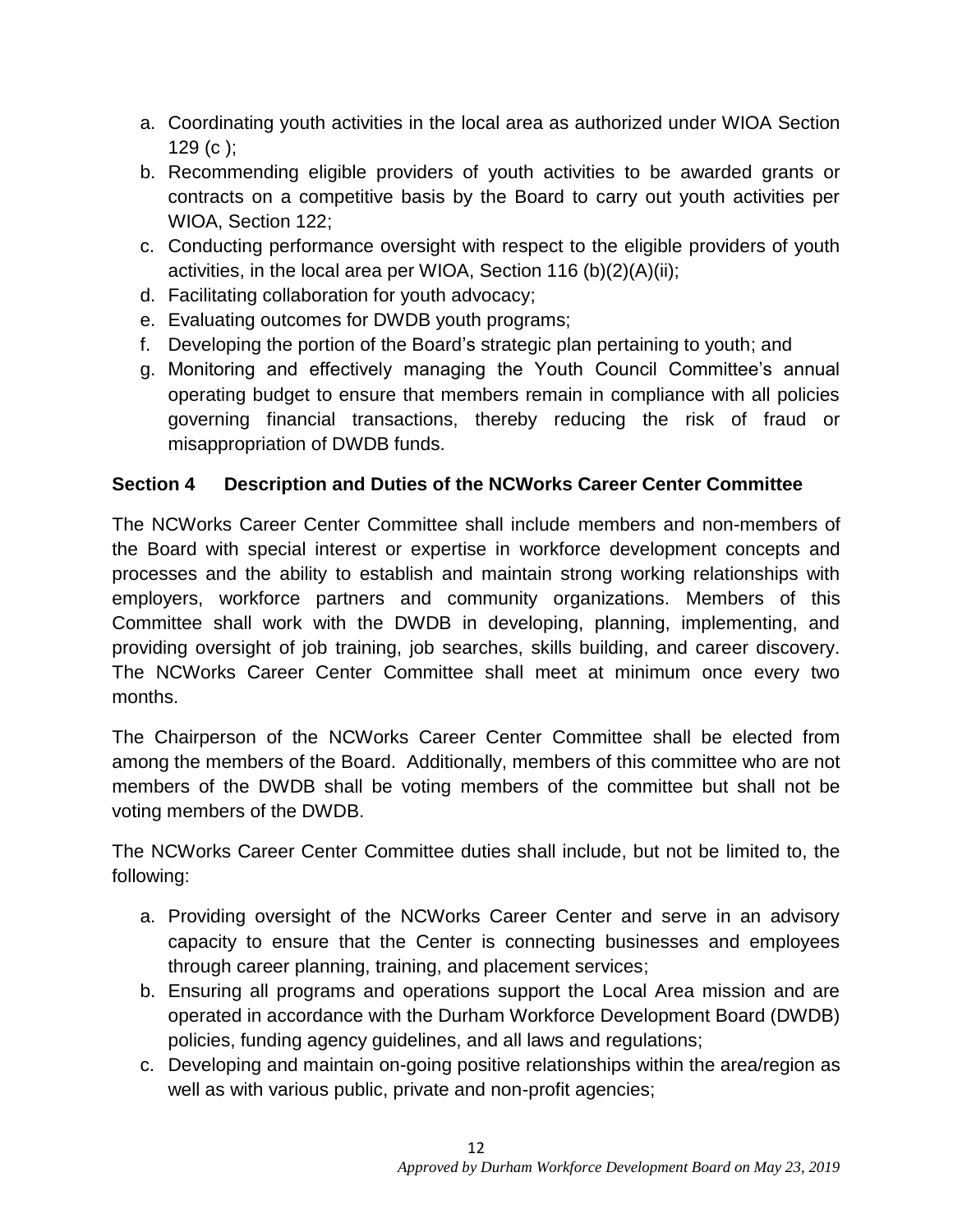- d. Ensuring that the NCWorks Center plans, coordinates and organizes programs using the integrated services delivery (ISD) methodology;
- e. Making sure that the NCWorks Career Center provides prospective employees with adequate training and have access to programs that build their skills, assist them with career planning, and provide them with access and preparation for available jobs; and
- f. Monitoring and effectively managing the NCWorks Career Center Committee's annual operating budget to ensure that members remain in compliance with all policies governing financial transactions, thereby reducing the risk of fraud or misappropriation of DWDB funds.

### **Section 5 Description and Duties of Business Services Committee**

The Business Services Committee shall include members and non-members of the Board with special interest or expertise in cultivating strategic alliances and/or partnerships with members of the business community. Members of this Committee shall work with the DWDB in developing, planning, implementing, and providing recommendations regarding the provision of workforce development services that will meet the needs of employers and businesses. The Business Services Committee shall meet at minimum once every two months.

The Chairperson of the Business Services Committee shall be elected from among the members of the Board. Additionally, members of this committee who are not members of the DWDB shall be voting members of the committee but shall not be voting members of the DWDB.

The Business Services Committee duties shall include, but not be limited to, the following:

- a. Focusing on business engagement in the workforce;
- b. Promoting Board participation in demand sectors;
- c. Developing links with employers in the region to support employer utilization of the system;
- d. Being well-informed of services offered to employers;
- e. Maintaining a constant connection with workforce data in the region in an effort to provide DWDB and other interested parties with the latest labor market information (e.g. local wage and salary data) to ensure that they adopt programs and provide jobs that keep them competitive and poised for growth in the marketplace; and
- f. Monitoring and effectively managing the Business Services Committee's annual operating budget to ensure that members remain in compliance with all policies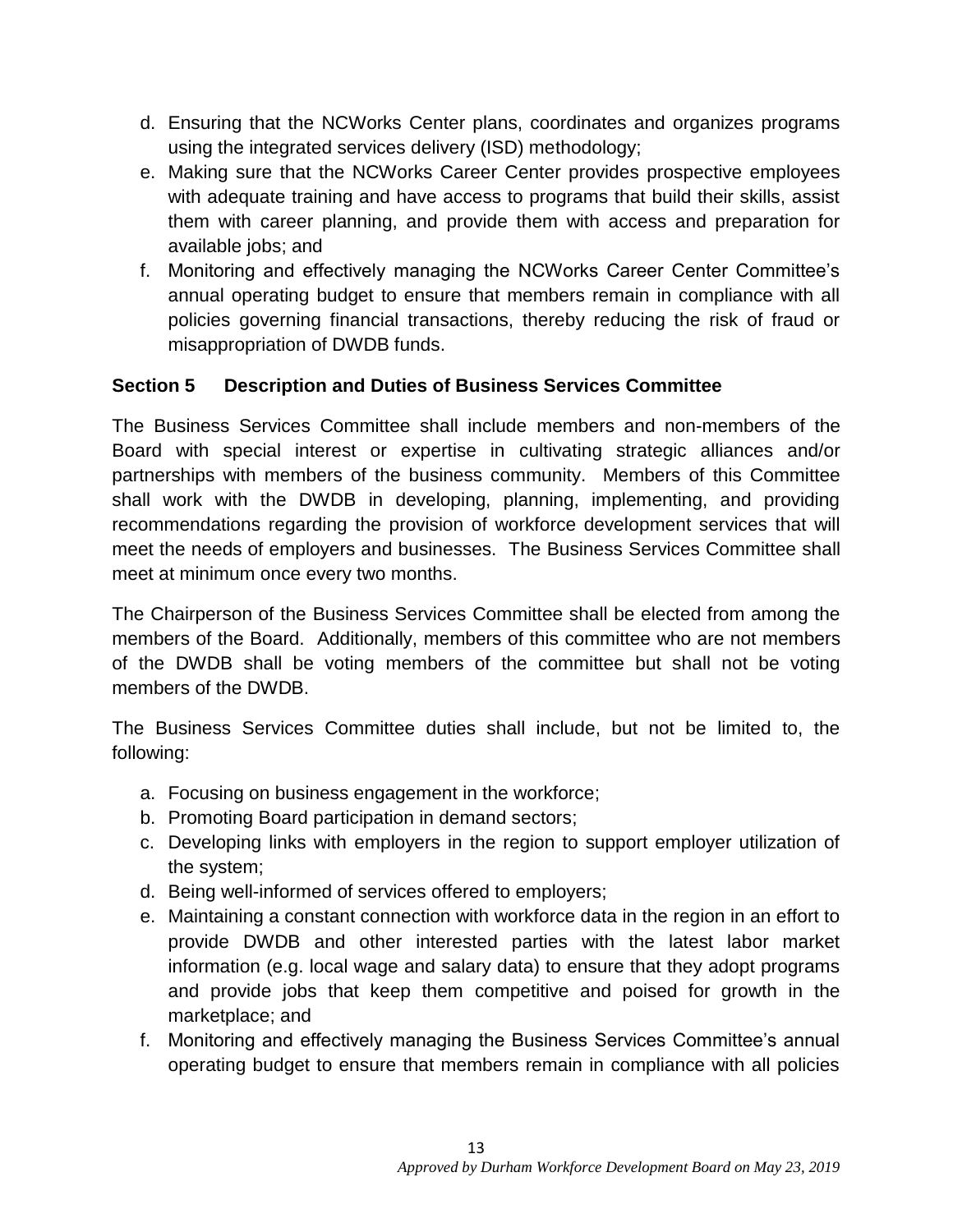governing financial transactions, thereby reducing the risk of fraud or misappropriation of DWDB funds.

## **Section 6 Description and Duties of Marketing and Communications Committee**

The Marketing and Communications Committee shall include members and nonmembers of the Board with special interest or expertise in developing and implementing marketing strategies as well as the development of branding strategies. Members of this Committee develop, implement and monitor DWDB's marketing strategy for outreach to job seekers, youth and local and regional businesses and employers. The Marketing and Communications Committee shall meet at a minimum once every two months.

The Chairperson of the Marketing and Communications Committee shall be elected from among the members of the Board. Additionally, members of this committee who are not members of the DWDB shall be voting members of the committee but shall not be voting members of the DWDB.

The Marketing and Communications Committee duties shall include, but not be limited to, the following:

- a. Overseeing the branding of services as well as DWDB;
- b. Implementing online workforce development services;
- c. Overseeing public relations and other outreach activities to ensure the issuance, publication and dissemination of data and reports to educate the public regarding DWDB's workforce development activities;
- d. Managing the use of the DWDB logo;
- e. Updating and maintaining the DWDB website;
- f. Raising the awareness of the Durham and surrounding region workforce system by: (1) ensuring the DWDB members and all communicators are well informed and have a full understanding of the Durham Workforce System; (2) strategizing DWDB communications to businesses and the general public; and (3) continuously improving and expanding the use of multiple avenues of media to reach targeted populations;
- g. Developing and implementing an external marketing/public awareness plan;
- h. Advising DWDB on strategies and development for various marketing communication channels and web presences, including electronic/social media, public relations, website and printed material; and
- i. Monitoring and effectively managing the Marketing and Communications Committee's annual operating budget to ensure that members remain in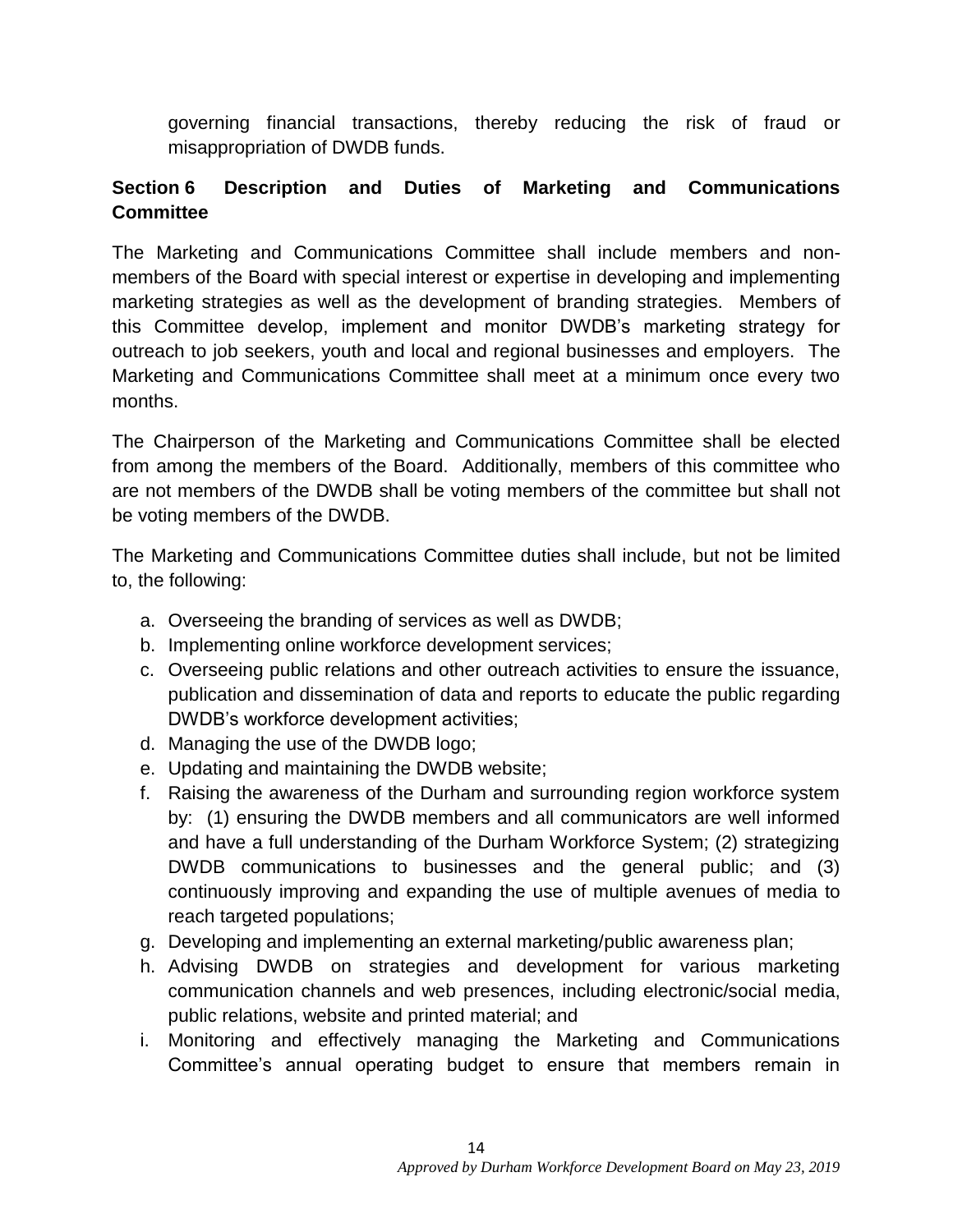compliance with all policies governing financial transactions, thereby reducing the risk of fraud or misappropriation of DWDB funds.

## **Section 7 Other Committees**

- a. The DWDB may from time to time establish other committees to assist the DWDB in carrying out its duties or current work;
- b. The DWDB Chair may from time to time establish adhoc committees, task forces or workgroups to assist the DWDB in carrying out its duties or current work and appoint a DWDB member as Chair of the adhoc committee, task force or workgroup;
- c. The adhoc committee, task force or workgroup may include individual(s) who are not appointed to the DWDB as long as the DWDB Chair determines the individual(s) has (have) expertise in the topic/task of such body; and
- d. All members of other committees shall be appointed by the DWDB Chair in consultation with the Executive Committee.

## **ARTICLE VI – MEETINGS**

### **Section 1 General**

- a. The Durham Workforce Development Board shall meet at least every other month or, at minimum, six (6) times a year.
- b. Meetings of the Membership shall be called by the Chairperson of the Board.
- c. The Chairperson of the Board may also call special meetings of the Board as required.
- d. Special meetings of the DWDB or its committees may be called by the DWDB Chair upon notice to the Board two working days prior to the meeting. Notice of each special meeting shall state the date, time, and location of the meeting, and an agenda that will include the purpose of the meeting. Such special meetings will comply with the North Carolina Open Meetings Law. At any special meeting of the Board, no business other than the stated agenda shall be transacted.
- e. Phone- and web- based meetings and other use of appropriate technology may be used, from time to time, to promote and enhance DWDB member participation in conjunction with face-to-face, in-person meetings when applicable. The agenda may state the means of connection to the meeting if participation via phone or other electronic means is being utilized. DWDB members participating in a telephone conference call or other electronic means shall be clearly identified in the minutes.
- f. The agenda for DWDB meetings shall be developed by the DWDB Chair in consultation with the DWDB Executive Committee.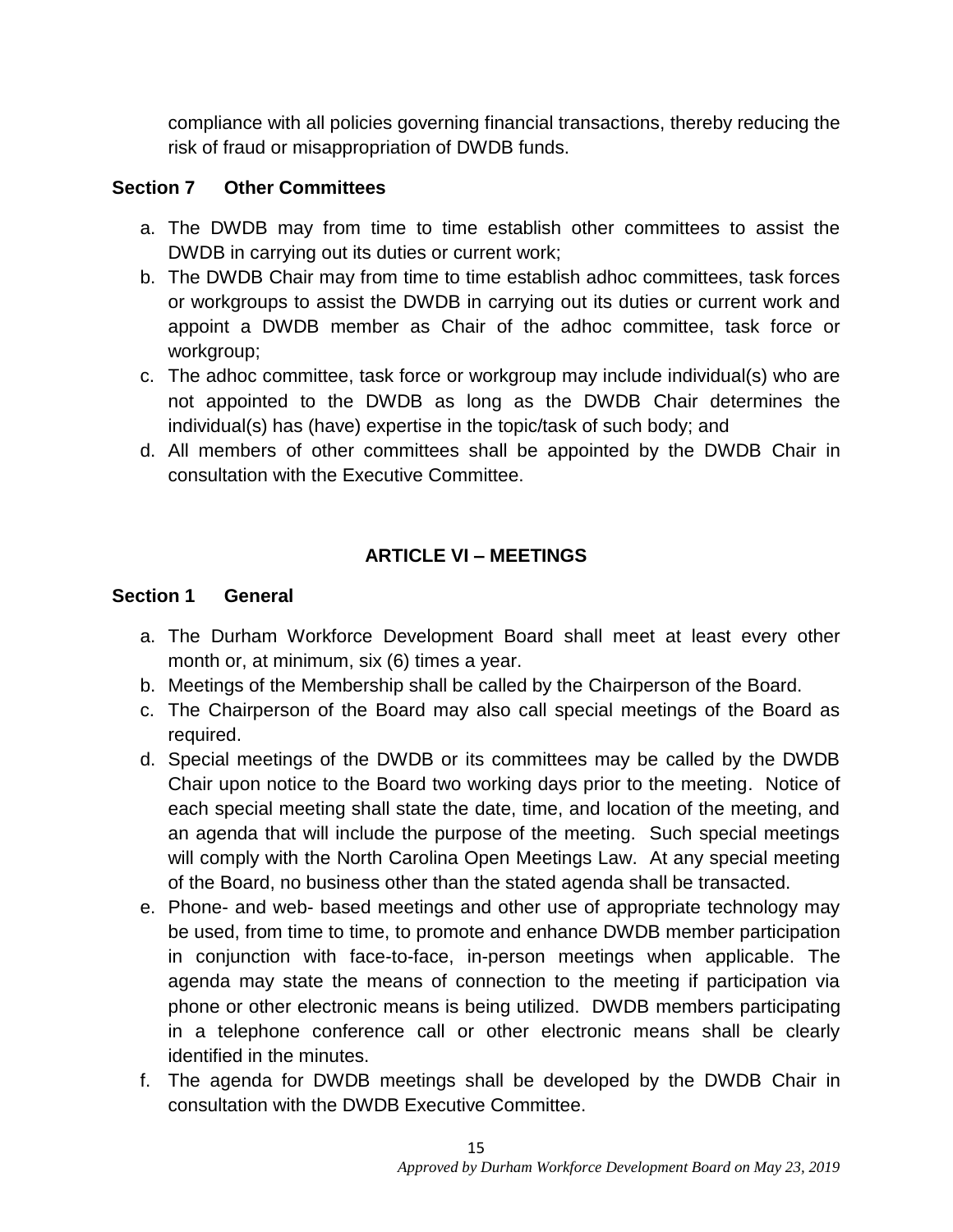g. The DWDB Chair shall be responsible for orderly business of meetings and for calling items on the agenda.

## **Section 2 Meeting Notices**

- a. Notices of all regularly scheduled meetings shall be provided by written notice at least five (5) working days prior to their occurrence.
- b. The public shall be informed of all regularly scheduled meetings through the DWDB website and the appropriate personnel with the City of Durham.

## **Section 3 Public Meetings**

a. All meetings of the DWDB, including its standing committees, adhoc committees, task forces and workgroups, shall be conducted in compliance with the State of North Carolina Open Meeting Law (North Carolina Statutes Chapter 143, Article 33C, GS132-1 et seq.), except in cases specifically outlined in the North Carolina Public Records Act. Meetings shall be open, that is, held in public, and it shall be a stated policy that interested citizens or groups will be heard on workforce development matters. However, all public comments shall be limited to three minutes.

## **Section 4 Voting and Quorum**

- a. Each member present at the meeting shall have one vote.
- b. A quorum is required for the transaction of business at any Board or standing committee meeting. At least 50% of the current members of the Board, or committee, plus one, must be present at a regularly scheduled meeting of the Board in order to constitute a quorum.
- c. A Member may cast a vote by proxy as described in Article III, Section 6, or remotely through technological means such as telephonically or by webcam or other Internet platforms.

## **Section 5 Attendance**

- a. All DWDB members are expected to attend regularly scheduled meetings pursuant to Article II, Section 4.
- b. Exceptions to attendance policies may be made by the DWDB Executive Committee due to special circumstances.

## **Section 6 Record of Meetings**

- a. A record shall be made of all meetings of DWDB.
- b. Minutes shall be kept and made available for review by the North Carolina Workforce Division.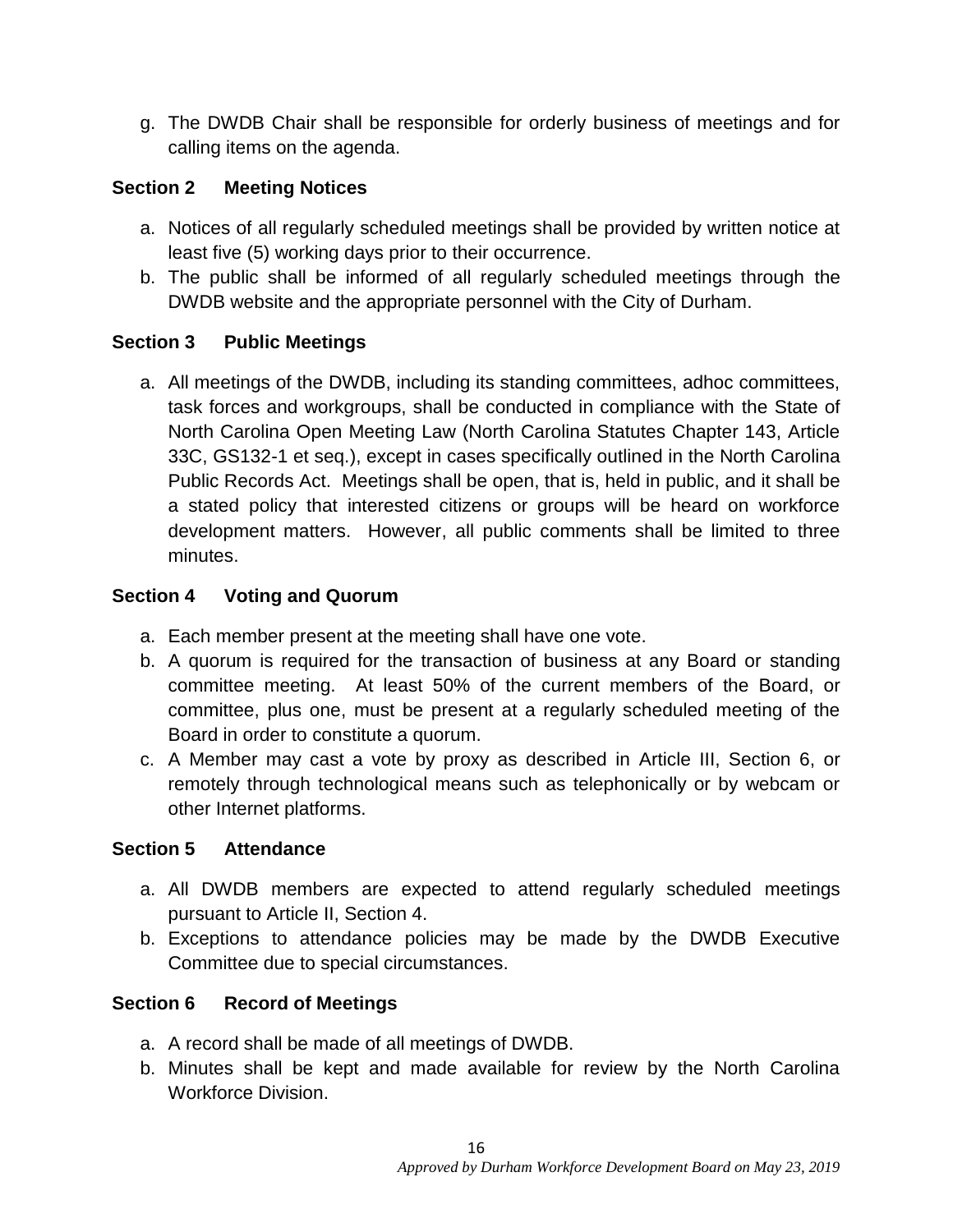- c. The DWDB Chair and the OEWD Executive Director shall review and correct such Minutes.
- d. Meeting Minutes will be posted and available for review on the Durham Workforce Development Board's website within five (5) days of the meeting.
- e. Minutes will be prepared and distributed electronically to each Board member at least 48 hours prior to the next scheduled meeting for approval by the Board at the next regular meeting.
- f. All minutes and agendas, as well as any supporting and informational material of any meeting of the Board, will be made available to the public upon request to the Board.
- g. The date and frequency of meetings may be revised at the discretion of the Chairperson.

#### **Section 7 Executive Sessions**

- a. Only to the extent and for the purposes authorized shall the Board be permitted to meet in executive sessions called by the Chair or First Vice-Chair of the Board.
- b. No such executive session shall be held unless a quorum of the Board first meets in an open meeting or session for which notice has been given in accordance with applicable law and during which the open meeting, the Chair or Vice-Chair of the Board has publicly announced that an executive meeting of the Board or committee thereof will be held and has identified the provision of law (i.e., the applicable section of the North Carolina Open Meetings Law) authorizing the holding of such an executive session.

### **ARTICLE VII – ORDER OF BUSINESS**

#### **Section 1 Rules of Order**

a. All meetings of the DWDB shall follow rules of order established for the conduct of such meetings as set forth in the latest edition of Robert Rules of Order, unless otherwise provided for by these Bylaws.

### **Section 2 Participation in Meetings by Non-Members**

a. Participation in meetings by an individual, except Members, shall be at the discretion of the Chairperson.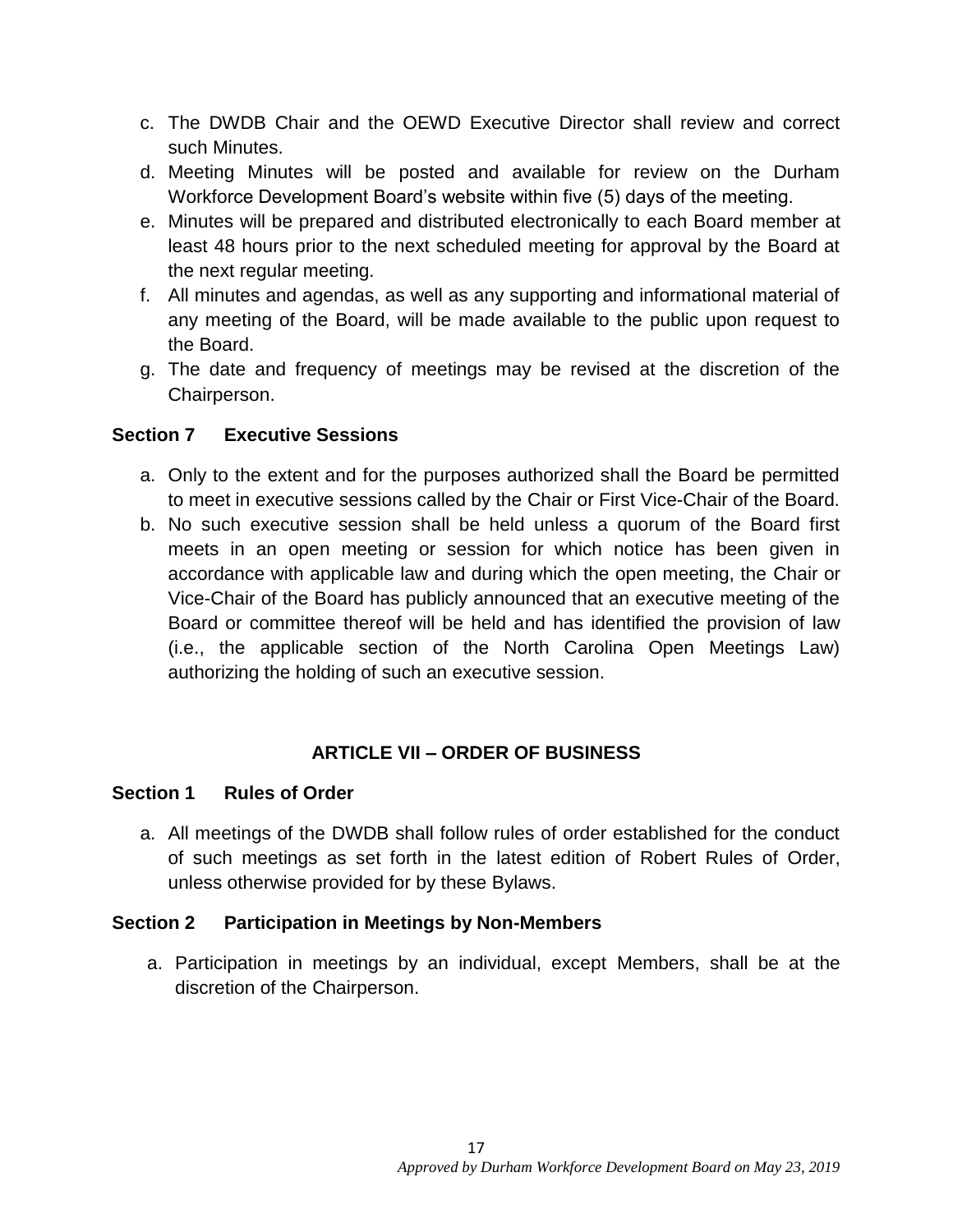### **ARTICLE VIII – PROFESSIONAL STAFF AND BUDGET**

#### **Section 1 Professional Staff**

- a. The Board may maintain, either as employees or through service contracts, professional staff with the capacity to oversee and administer the implementation of the Board's purpose within the service delivery area.
- b. Contractual employment of service providers must be by action of the Executive Committee and the appropriate subcommittee or committee upon terms and conditions such as appearance at Board meetings to give progress reports and including payment for services set forth by the Board.
- c. The Board may employ legal counsel and other professionals to facilitate its organization and operation and may adopt a budget.

### **ARTICLE IX – CONFLICT OF INTEREST AND ETHICS**

#### Section 1 Conflict of Interest<sup>2</sup>

 $\overline{\phantom{a}}$ 

- a. The DWDB shall follow North Carolina Law on Conflict of Interest and Ethics Law for local government officials (NC G.S. Chapter 138A).
- b. The DWDB member may not vote on any matter that would provide direct financial benefit to the member or the member's immediate family,<sup>3</sup> or on matters of the provision of services by the member or the entity the member represents.
- c. The DWDB member must avoid the appearance of a conflict of interest. Prior to taking office, DWDB members must provide to the DWDB Chair any substantial business interests or relationships they, or their immediate families, have with all businesses or organizations that have received, currently receive, or are likely to receive contracts or funding from DWDB.
- d. Prior to discussion, vote or decision on any matter before DWDB, if a member, or a person in the immediate family of such member, has a substantial interest in or relationship to a business entity, organization or property that would be affected by any official DWDB action, the member must disclose the nature and extent of the interest or relationship and, dependent upon the nature and extent of the interest or relationship, may be required by the DWDB Chair to abstain from discussion and voting on or in any other way participating in the decision on the

<sup>&</sup>lt;sup>2</sup>"Conflict of Interest" shall be defined as the principle in which a public official's private and/or personal interest might prevent, or appear to prevent, the public official from exercising his or her official judgment, discretion, powers or duties in an unbiased manner.

<sup>&</sup>lt;sup>3.4</sup>Immediate Family Member" shall be defined as meaning a spouse, partner, parent, grandparent, child, brother, sister aunt, uncle, nephew, niece, grandchild, first cousin, father-in-law, mother-in-law, son-in-law, daughter-in-law, brother-in-law, sister-in-law, step-parent, step-child, step-brother, step-sister, half-brother, halfsister, or individual residing in the same household.